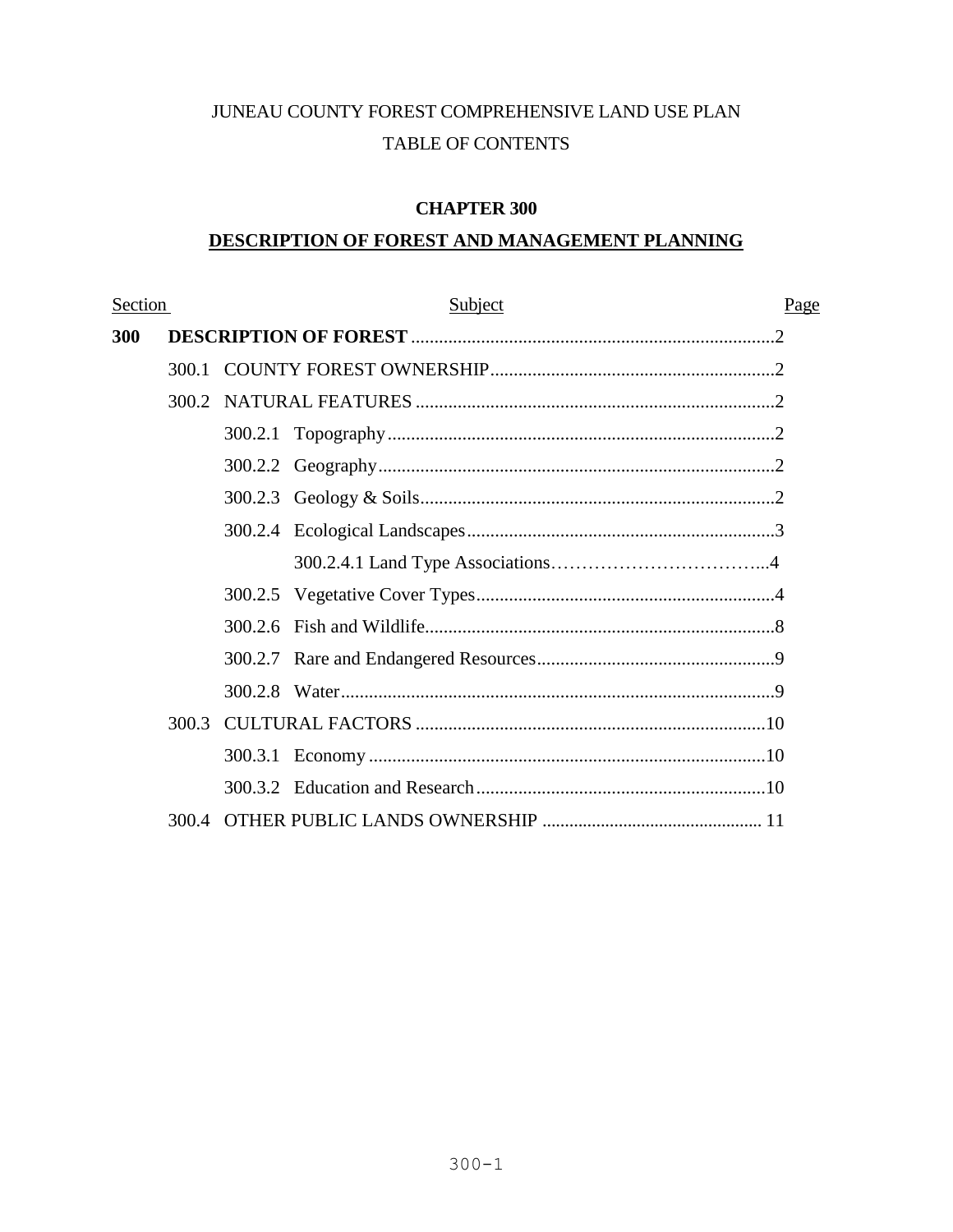### **300 DESCRIPTION OF FOREST**

#### 300.1 COUNTY FOREST OWNERSHIP

The County Forest is composed of 33 management compartments ranging in size from 120 acres to nearly 1020 acres. A map of these compartments can be found in the Appendix.

### 300.2 NATURAL FEATURES

#### 300.2.1 Topography

The Juneau County Forest, located in the south-central part of the state, lies primarily within two physiographic regions of Wisconsin, the Central Sand Plains and the Western Coulee and Ridges. The topography of the forest and surrounding area was affected by the last glaciations although the area was not glaciated. The northern portion of the County Forest was part of the bed of glacial lake Wisconsin at the time of the last glaciations. In the southern portion of the County Forest the area was part of the unglaciated area of Wisconsin. The terrain ranges from gently rolling in the Town of Armenia to steep and hilly in the Seven Mile Creek portion of the forest.

#### 300.2.2Geography

Juneau County has a land area of approximately 515,000 acres, plus another approximately 19,000 acres of water included in lakes and streams. Approximately 51 percent of the land in the county is classified as forest land. The County Forest, which contains approximately 17,798 acres ranks 23rd largest county forest in the state.

Appendix 1000 contains maps showing the location of the County Forest.

#### 300.2.3Geology and Soils

The soils of Juneau County have been derived largely from glacial lake and outwash deposits. Since the glacial period, the soils have been modified by water action, wind, and the accumulation and incorporation of organic material. Soil types on the Central Sands Plains of the County Forest range from poorly drained or somewhat poorly drained sandy soils and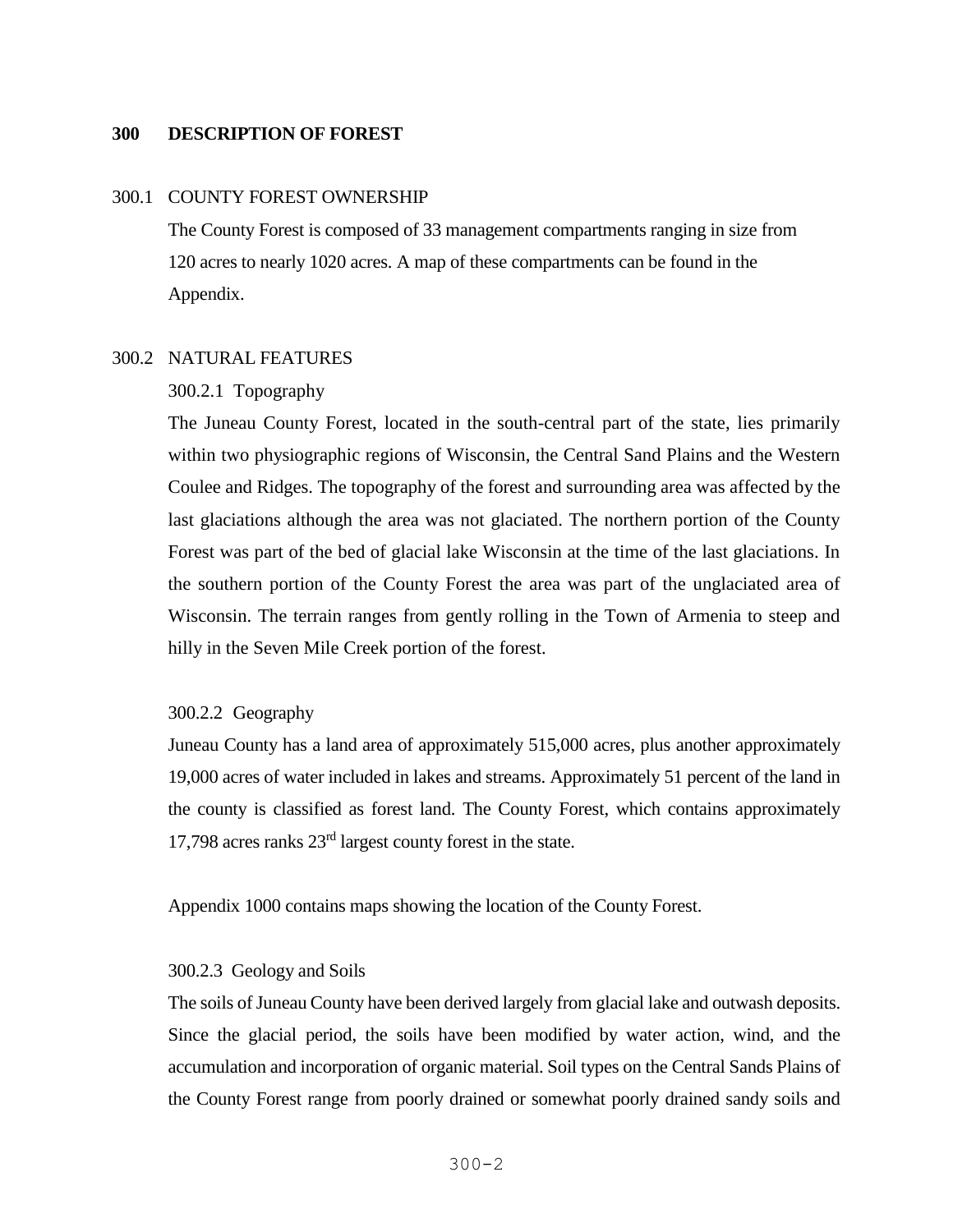mucky organic soils in the Yellow River and Cutler portions of the Forest to excessively drained upland sands in the New Miner and Clearfield portions of the County Forest. In the Western Coulee and Ridges, the soils are formed from weathered sandstone. The soils are silt and sandy loams in the Bass Hollow portion of the County Forest. A generalized soil map can be found in the Appendix Chapter 1000. Detailed soils information is available from the USDA Web Soil Survey (websoilsurvey.nrcs.usda.gov).

### 300.2.4 Ecological Landscapes

Ecological Landscapes are regions in Wisconsin containing similar ecology and management opportunities. Each landscape can present unique management opportunities and challenges. These landscapes are essentially based on the National Hierarchical Framework of Ecological Units (NHFUE) (Cleland et al. 1997). More information on the 16 Ecological Landscapes defined within Wisconsin is available at:

<https://dnr.wi.gov/topic/landscapes/index.asp?mode=Choose>

The Juneau County Forest lies within the *Central Sand Plains* and the *Western Coulee & Ridges* Ecological Landscape(s).

Central Sand Plains - The eastern portion of the Central Sand Plains is a mosaic of cropland, managed grasslands and scattered woodlots of pine, oak, and aspen. Many of the historic wetlands in the east were drained early in the 1900s and are now used for agricultural purposes. The western portion of this Ecological Landscape is mostly forest or wetland. Oak, pine, and aspen are the most abundant forest cover types. Plantations of red pine are common in some areas. On wet sites the forests are of two major types: tamarack and black spruce in the peatlands, and bottomland hardwoods in the floodplains of the larger rivers. Many attempts to practice agriculture west of the Wisconsin River failed due to poor soils, poor drainage, and growing season frosts.

Western Coulee & Ridges - Current land cover is a mix of forest (41%), agriculture (36%), and grassland (14%) with wetlands (5%) mostly in the river valleys. Primary forest cover is oak-hickory (51%). Maple-basswood forests (28%), dominated by sugar maple, basswood and red maple, are common in areas that were not burned frequently. Bottomland hardwoods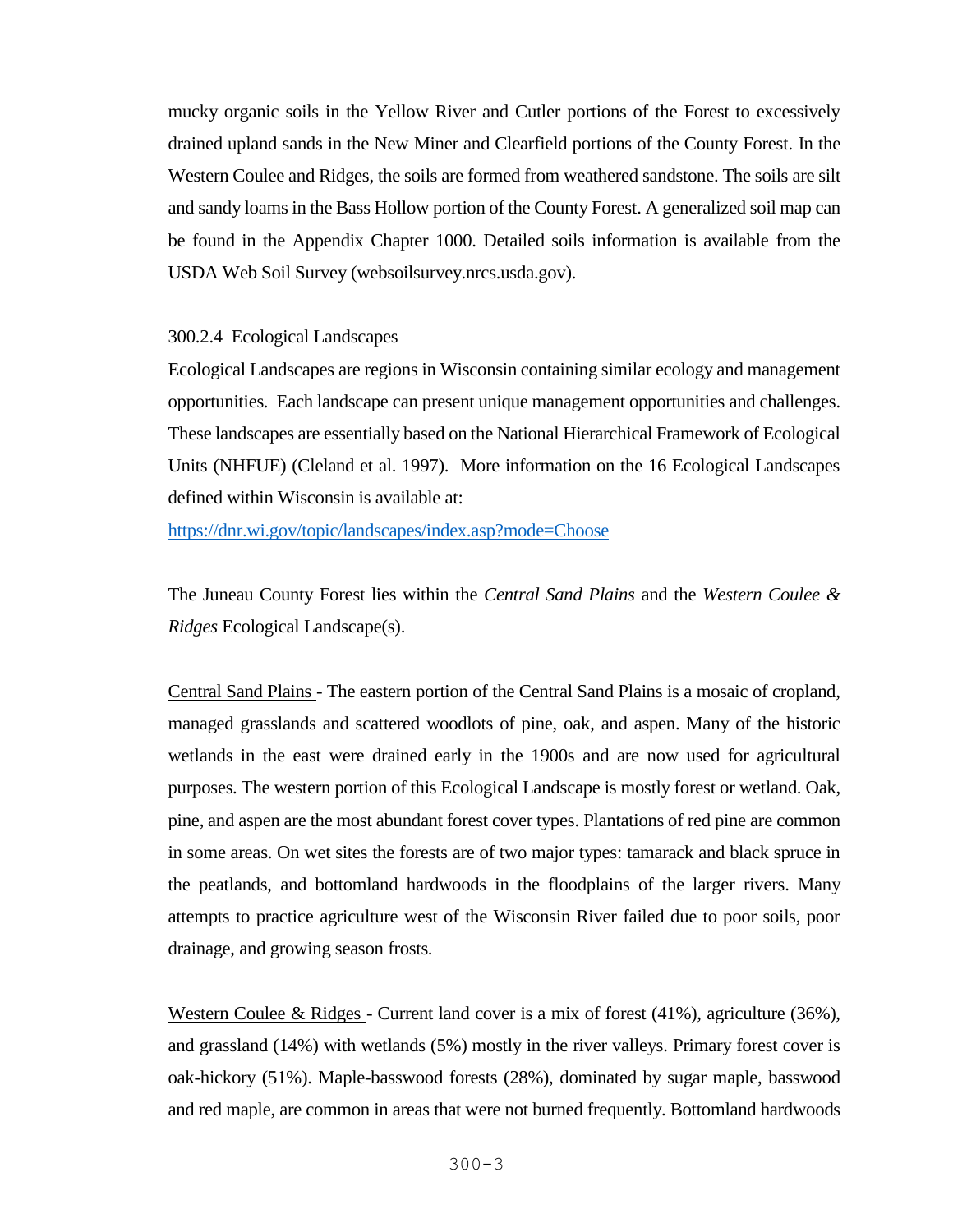(10%) dominated by silver maple, swamp white oak, river birch, ashes, elms, and cottonwood are common within the floodplains of the larger rivers. Relict "northern" mesic conifer forests composed of hemlock, white pine and associated hardwoods such as yellow birch are rare but do occur in areas with cool, moist microclimates. Dry rocky bluffs may support xeric stands of native white pine, sometimes mixed with red or even jack pine. Prairies are now restricted to steep south- or west-facing bluffs, unplowed outwash terraces along the large rivers, and a few other sites. They occupy far less than 1% of the current landscape. Mesic tallgrass prairies are now virtually nonexistent except as very small remnants along rights-of-way or in cemeteries.

### 300.2.4.1 Land Type Associations

Land type associations are units of the National Hierarchical Framework of Ecological Units (NHFEU) classification system. They are much smaller than Ecological Landscapes and are generally based on glacial features. They can be useful for planning at finer scales within a landscape. The following Land Type Associations are present within the Ecological Landscapes of the Juneau County Forest: The Wisconsin River Outwash Terraces, Tomah-Mauston Terraces, Yellow River Floodplain and Terraces, Yellow River Siliceous Terrace and Trempealeau Sandstone Hills. LTA's, having common ecological characteristics, allow land managers to better plan for future vegetative communities, wildlife species to feature, and compatible recreation uses. More information is available at: <https://dnr.wi.gov/topic/landscapes/index.asp?mode=detail&Landscape=11>

# 300.2.5 Vegetative Cover Types

Approximately 86.4 percent of the Juneau County Forest land base is forested. Forested uplands are comprised of primarily aspen, fir-spruce, red maple, oak scrub oak, jack pine, red pine and white pine while off-site aspen, bottomland hardwood and swamp hardwood occupy the forested lowlands. The remainder, 13.6 percent, is classified as non-forested including types such as open water, wetlands, rights-of-way, grass openings, shrubs and bogs.

#### FORESTED COMMUNITIES

The forested cover types are made up or a variety of size classes (*regeneration, sapling-pole, and saw timber*) and structure (*canopy, layers, ground vegetation, dead and downed material*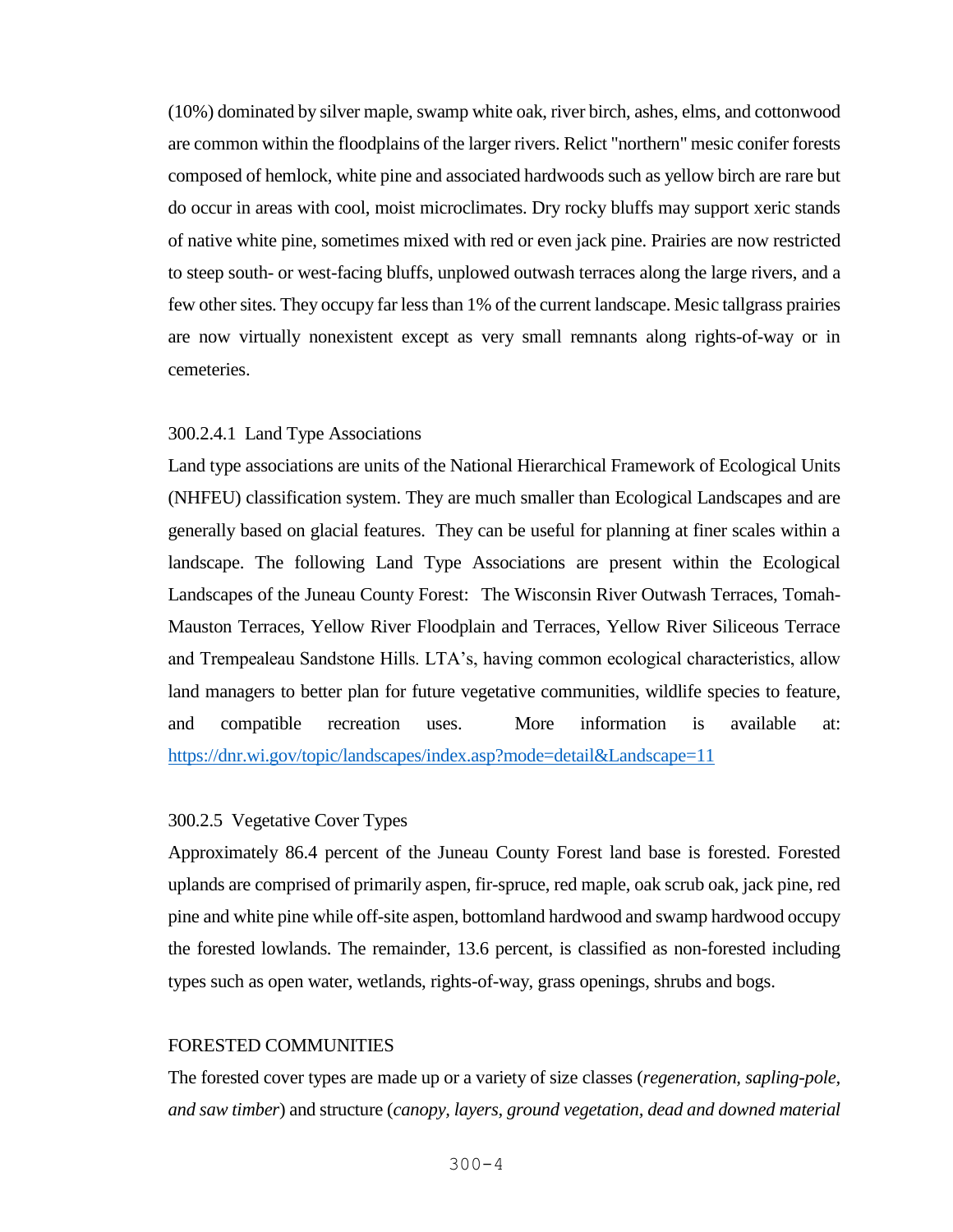*and inclusions*). Approximately 86.4 percent of the Juneau County Forest land base is forested. Forested uplands are comprised of primarily aspen, oak, scrub oak, red maple, jack pine, red pine and white pine while off-site aspen, bottomland hardwood and swamp hardwood occupy the forested lowlands.

Forest cover types associated with the County Forest are:

| <b>Forest Type</b>                    | <b>Acres</b> | <b>Percent</b> | <b>Description</b>                                                                                                                                                                                                                                                                                                                     |
|---------------------------------------|--------------|----------------|----------------------------------------------------------------------------------------------------------------------------------------------------------------------------------------------------------------------------------------------------------------------------------------------------------------------------------------|
| <b>RED PINE</b>                       | 4,042        | 26%            | Red pine comprises 50% or more of the basal area in<br>saw-timber and pole-timber stands, or 50% or more of<br>the stems in sapling and seedling stands. In mixed pine<br>stands, red pine is predominant.                                                                                                                             |
| <b>SCRUB OAK</b>                      | 2,812.00     | 18%            | More than 50% of the basal area in saw-timber and<br>pole-timber stands, or 50% or more of the stems in<br>sapling and seedling stands is comprised of oak with<br>site indices <50. Typical forest products include only<br>fuelwood and fiber.                                                                                       |
| <b>JACK PINE</b>                      | 2,388.00     | 15%            | Jack pine comprises 50% or more of the basal area in<br>saw-timber and pole-timber stands, or 50% or more of<br>the stems in sapling and seedling stands. In mixed pine<br>stands, jack pine is predominant.                                                                                                                           |
| <b>ASPEN</b>                          | 1,890.00     | 12%            | Aspen comprises 50% or more of the basal area in<br>saw-timber and pole-timber stands, or 50% or more of<br>the stems in sapling and seedling stands.                                                                                                                                                                                  |
| <b>OAK</b>                            | 1,784.00     | 12%            | Oak comprises 50% or more of the basal area in saw-<br>timber and pole-timber stands, or 50% or more of the<br>stems in saplings and seedling stands.                                                                                                                                                                                  |
| <b>BOTTOMLAND</b><br><b>HARDWOODS</b> | 971.00       | 6%             | Any combination of silver maple, green ash, swamp<br>white oak, American elm, river birch, and cottonwood<br>comprises 50% or more of the basal area in saw-timber<br>and pole-timber stands, or 50% or more of the stems in<br>sapling and seedling stands. Hardwood dominated<br>forests occurring on floodplains and some terraces. |
| <b>WHITE PINE</b>                     | 860.00       | 6%             | White pine comprises 50% or more of the basal area in<br>saw-timber and pole-timber stands, or 50% or more of<br>the stems in sapling and seedling stands. In mixed pine<br>stands, white pine is predominant.                                                                                                                         |
| <b>CENTRAL</b><br><b>HARDWOODS</b>    | 294.00       | 2%             | Any combination of oaks, hickories, elms, black<br>cherry, hackberry, red maple, white ash, green ash,<br>basswood, and sugar maple, which does not satisfy the<br>defining criteria for NH, MR, or O cover types. The<br>CH type occurs only on uplands within and south of<br>the Tension Zone (southern Wisconsin).                 |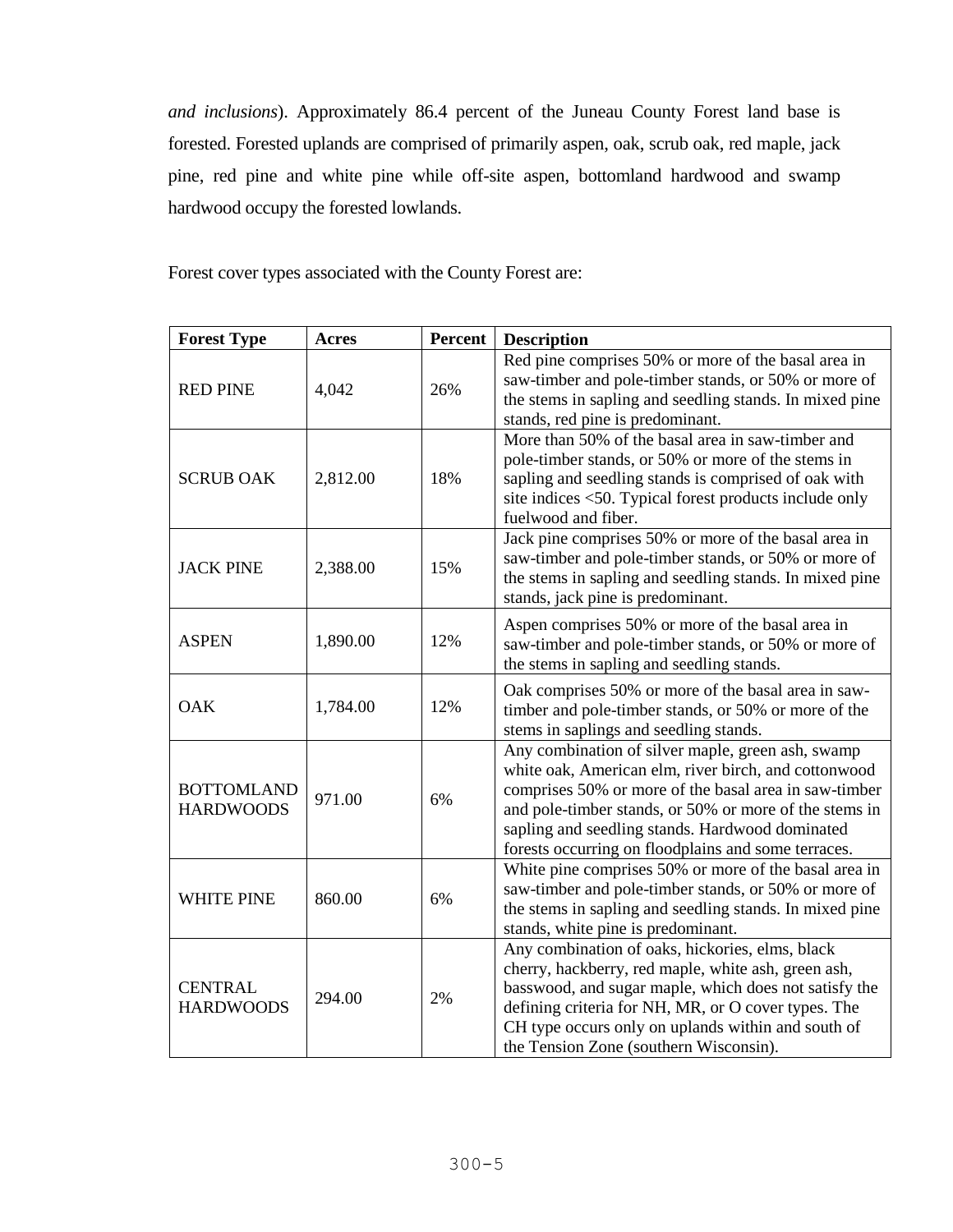| <b>Total</b>                     | 15,428.00 | 100%     |                                                                                                                                                                                                                                                                                                                                                                                                                                                |
|----------------------------------|-----------|----------|------------------------------------------------------------------------------------------------------------------------------------------------------------------------------------------------------------------------------------------------------------------------------------------------------------------------------------------------------------------------------------------------------------------------------------------------|
| <b>TAMARACK</b>                  | 21.00     | ${<}1\%$ | Tamarack comprises 50% or more of the basal area in<br>saw-timber and pole-timber stands, or 50% or more of<br>the stems in sapling and seedling stands. In mixed<br>swamp conifer stands, tamarack is predominant.                                                                                                                                                                                                                            |
| <b>SWAMP</b><br><b>HARDWOODS</b> | 129.00    | 1%       | Any combination of black ash, green ash, red maple,<br>silver maple, swamp white oak, and American elm that<br>comprises 50% or more of the basal area in saw-timber<br>and pole-timber stands, or 50% or more of the stems in<br>sapling and seedling stands. This type occurs on<br>wetlands characterized by periodic inundation<br>(fluctuating water table near or above the soil surface)<br>and nearly permanent subsurface water flow. |
| <b>RED MAPLE</b>                 | 237.00    | 2%       | Red Maple comprises 50% or more of the basal area in<br>saw-timber and pole-timber stands, or 50% or more of<br>the stems in sapling and seedling stands. If soil is<br>poorly drained, then swamp hardwood.                                                                                                                                                                                                                                   |



 *See Chapter 830 for detailed discussion on Biological Community Types.* 

# NON-FORESTED COMMUNITIES

Non-forested habitats are important components of management within the County Forest.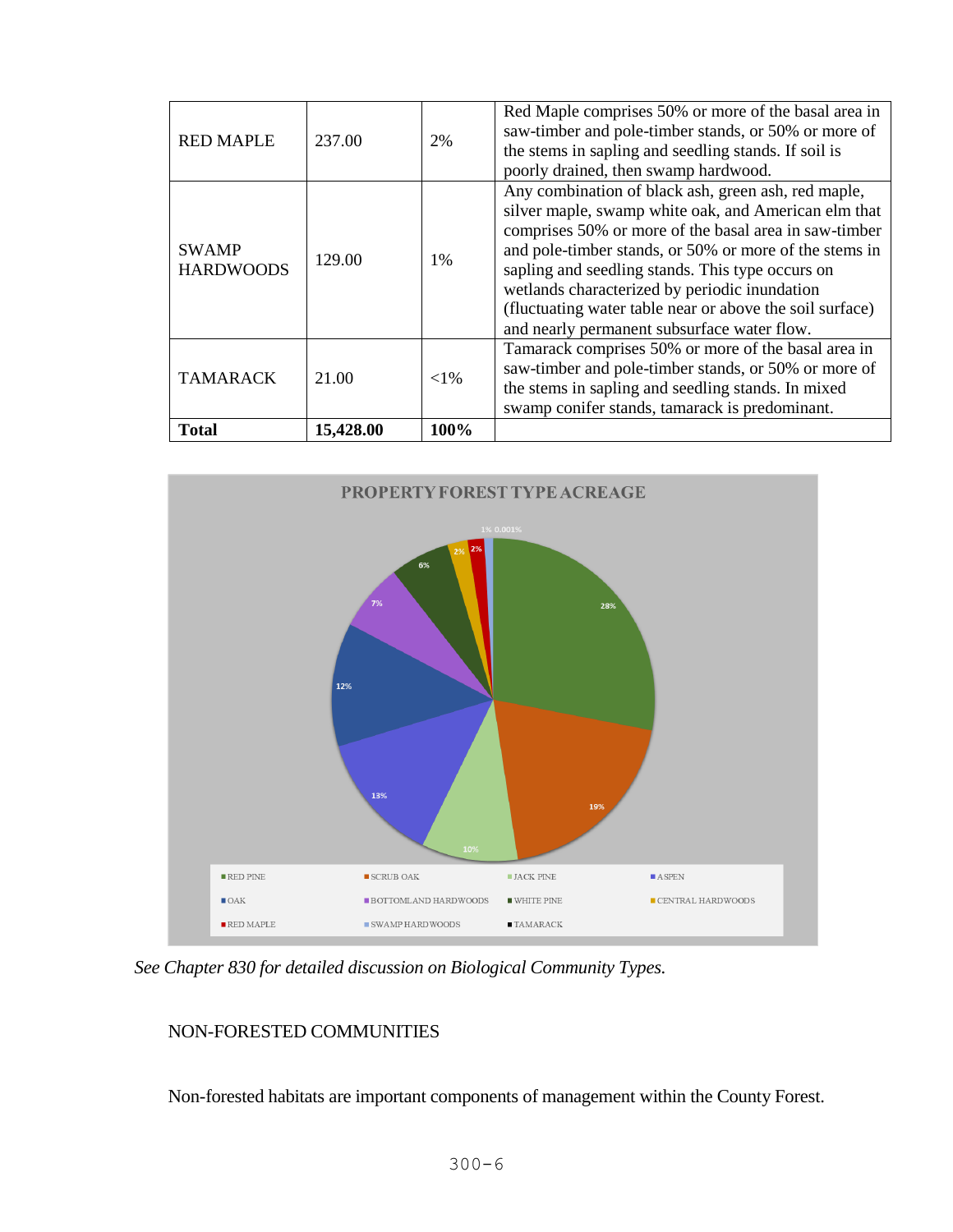Up-land and wetland non-forest types provide important habitat for distinct groups of species. Approximately 2,391 acres (13.6 percent) of the Juneau County Forest land consists of nonforested habitats.

### Upland Non-Forest

Upland non-forest areas of the County Forest include:

*Grass openings-* consist of upland grasses such as brome, quack, bluegrass, timothy, big and little bluestem, and Indian grass.

*Herbaceous vegetation*- ground cover predominated by herbaceous species with bracken fern, sweet clover, giant ragweed, sting nettle, upland aster, goldenrod, and prairie dock being common.

*Shrub opening-* primarily upland site less than 10% stocked with tree species but having 50% or more of the area stocked with taller growing, persistent shrubs. This includes hazel, dogwood, juneberry, sumac, alder, willow, and prickly ash.

*Rock outcrops*- include rocky talus and bedrock.

### Wetlands

Wisconsin State Statutes define a wetland as "an area where water is at, near, or above the land surface long enough to be capable of supporting aquatic or hydrophytic vegetation, and which has soil indicative of wet conditions." Wetland communities are recognized to be a complex association of plants and animals, soils and water levels having special natural values. They provide many functional values including shoreline and flood protection, water quality protection, groundwater recharge, and animal and plant habitat. Therefore, it is the policy of Juneau County to preserve, protect, and manage wetlands under its jurisdiction in manner that recognizes the natural values of wetland and their importance on the environment. Scientist distinguish dozens of wetland types, characterized by vegetation, soil type and degree of saturation or water cover.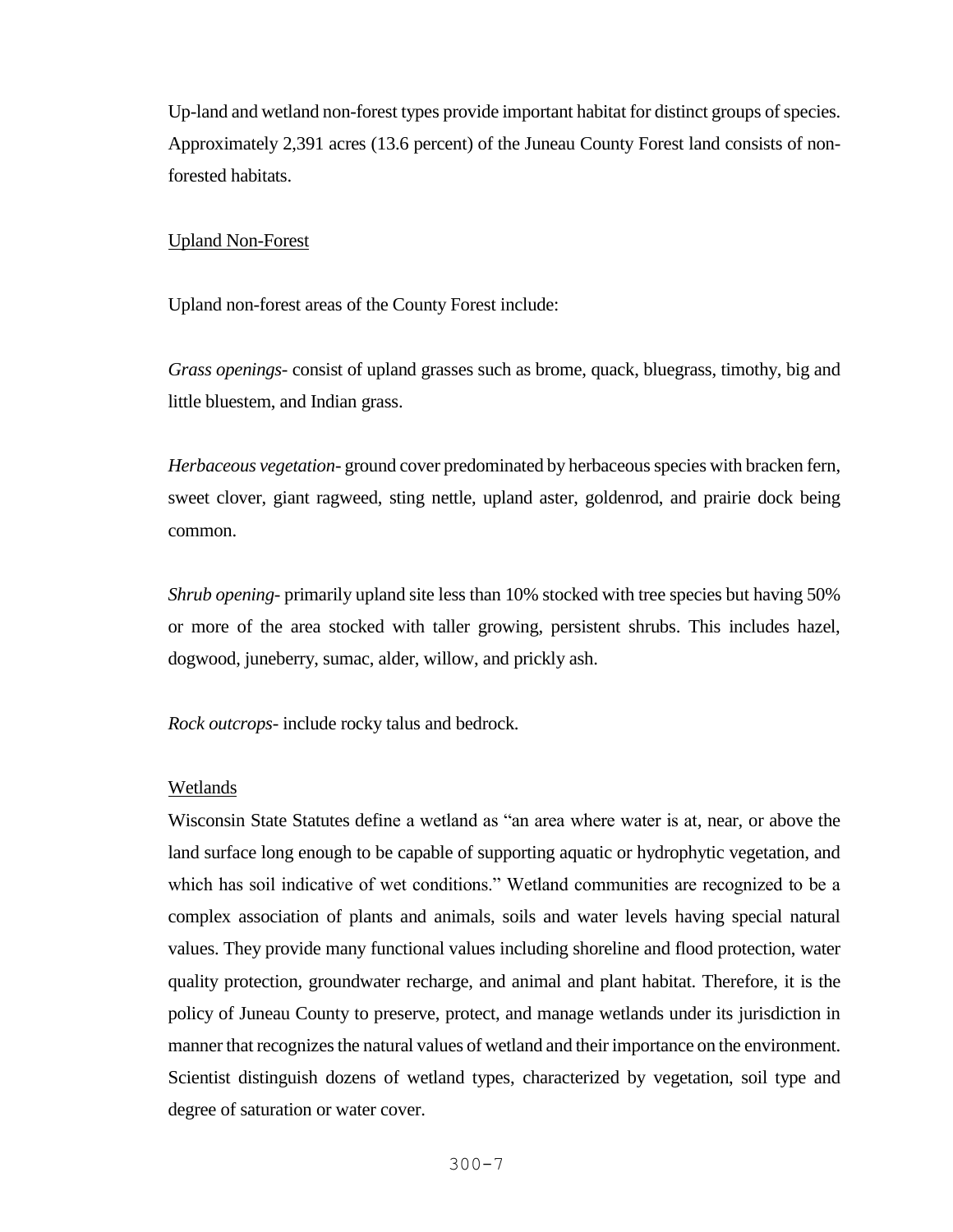Some of the more prominent wetland types found on the County Forest include:

*Aquatic bed*- plants growing entirely on or in a water body no deeper than 6 feet. Plants may include pondweed, duckweed, lotus and water-lilies.

*Marshes*- characterized by standing water and dominated by cattails, bulrushes, pickerelweed, lake sedges and/or giant bur-reed.

*Sedge or "wet" meadows*- these wetlands more often that not have saturated soils rather that standing water. Sedges, grasses and reeds dominant, but may also have blue flag iris, mash milkweed, sneezeweed, mint and several species of goldenrod and aster.

*Scrub/shrub*- these areas, which include bogs and alder thickets, are characterized by woody shrubs and small trees such as tag alder, bog birch, willow and dogwood.

*Forested*- these areas, include bogs and forested floodplain complexes, are characterized by trees 20 feet or more in height such as tamarack, white cedar, black spruce, elm, black ash, green ash and silver maple.

Forest management is conducted on many of the forested wetlands with activities occurring primarily during frozen conditions. See Chapter 830 for detailed discussion on Biological Community Types.

### 300.2.6 Fish and Wildlife

Wisconsin supports over 650 different types of mammals, birds, reptiles, amphibians and fish as well as millions of invertebrates. Management of county forest lands and the biotic communities they support provide a mix of habitat types and ages for a wide range of wildlife species. Each species, or interacting group of species, do best under different conditions. County forest lands provide a full range of habitats from open grasslands/barrens to mature forests, from bogs to forested wetlands, from spring ponds to lake shorelines. County forest staffs work closely with WDNR fish and wildlife managers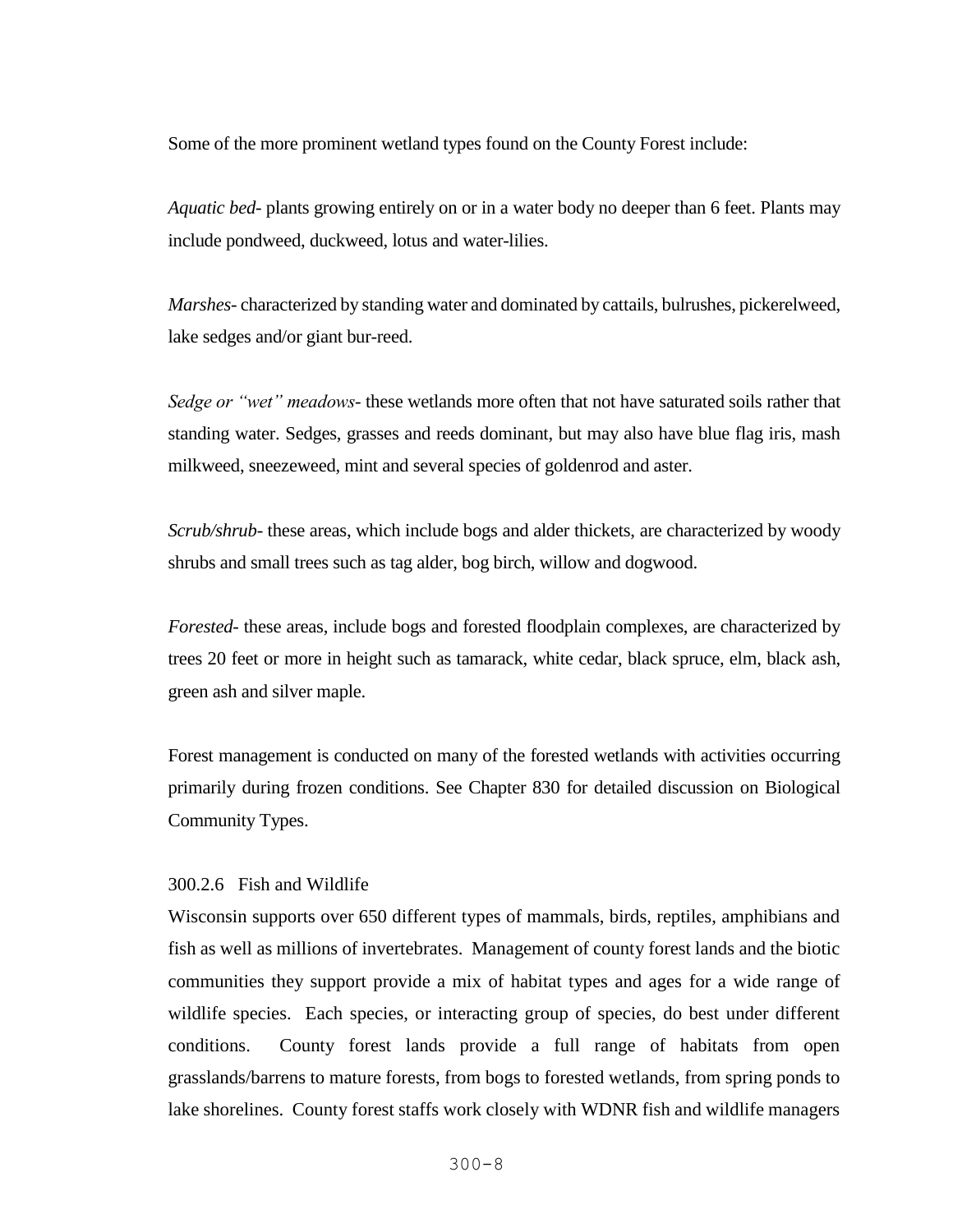and conservation organizations to identify and manage critical habitat for breeding, migrating and wintering fish and wildlife.

While the Juneau County Forest provides for a wide range of fish and wildlife species, current management strategies or programs have emphasized the following species and/or communities:

### 300.2.7 Rare and Endangered Resources

A review of the Natural Heritage Inventory (NHI) indicates the presence of a number of rare species, natural communities and unique natural features on the Juneau County Forest. All land disturbing projects will include an evaluation phase, to determine whether an NHI screening is required.

The Natural Heritage Inventory Database is the most comprehensive source of rare species data for Wisconsin. These data are used for a variety of purposes including research, land management, state land master planning, community planning, conservation planning and review of public and private activities across the state, The NHI Portal is currently available to DNR staff and County Forest staff who hold a data sharing license.

The Wisconsin Historical Preservation Database is the most comprehensive source of cultural resources for Wisconsin. These data are used for a variety of purposes including research, land management, state land master planning, community planning, conservation planning and review of public and private activities across the state, The Wisconsin Historical Preservation Database is currently available to DNR staff and County Forest staff.

#### 300.2.8 Water

Juneau County Forest has 12 acres of unnamed lakes and 15 miles of streams. Of these unnamed lakes and streams the fishery resource is limited. There are only a few significant water resources that are a part of or adjacent to the Juneau County Forest. The Yellow and Lemonweir rivers run through portions of the forest and drain into the Wisconsin River system. Wilderness County Park is on the Petenwell Flowage, while Castle Rock County Park is located on Castle Rock lake. A map of the surface water resources in Juneau County can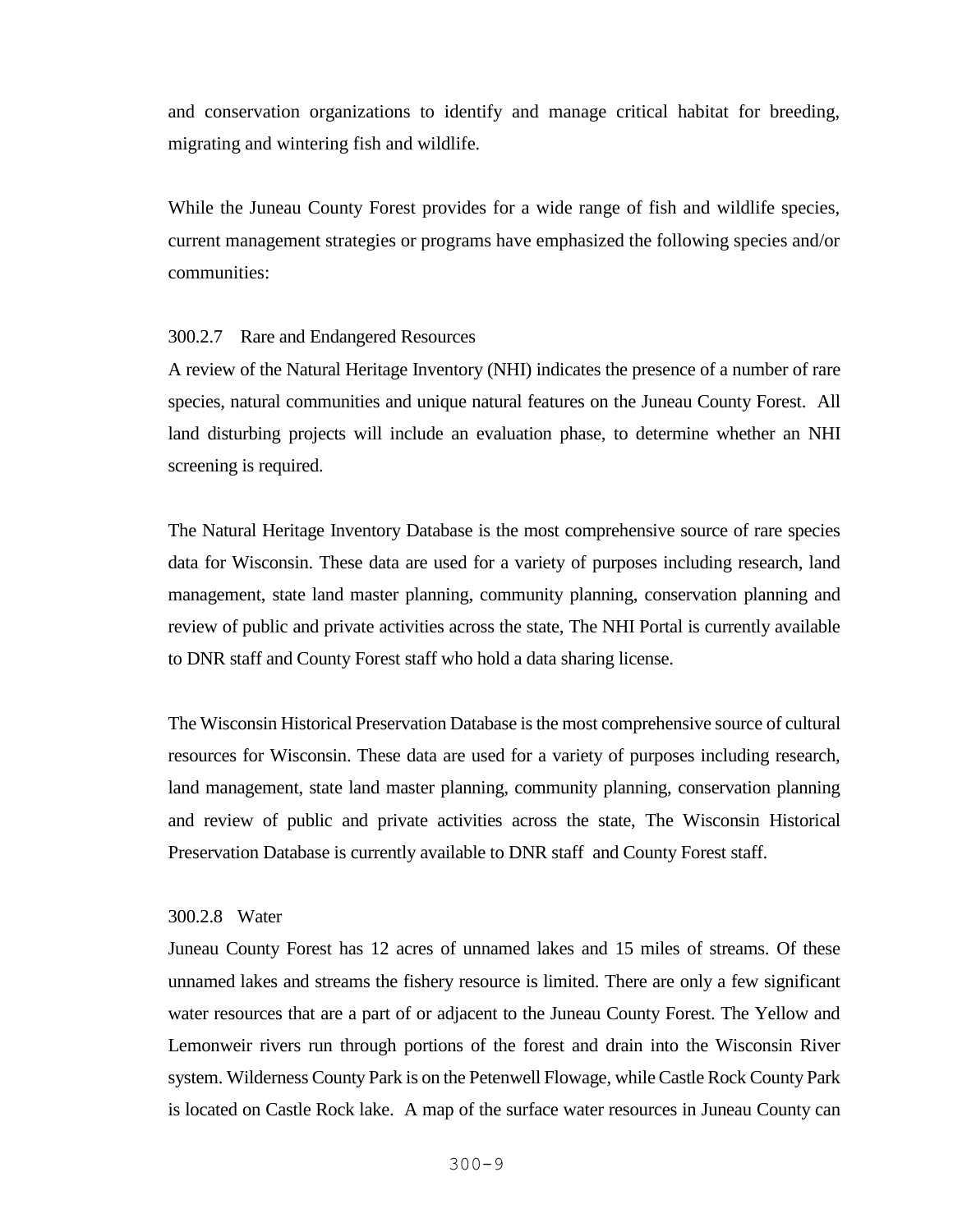be found in Appendix, Chapter 1030.

# 300.3 CULTURAL FACTORS

#### 300.3.1 Economy

The importance of the County Forests to Wisconsin's economic health continues to rise. County Forests sustain over 60,000 full-time jobs derived from logging, trucking, paper production, manufactured building materials, and lumber. Many other jobs are created in such businesses as the expanding printing industry and are located far from the forested northland. County Forests contribute to the 24-billion-dollar forest industry in Wisconsin.

In addition, the lands managed by these 30 counties provide an important recreation resource to complement our state's valuable tourism industry. Tourists spend valuable money at local businesses. By providing 2.4 million acres of public recreation land, we bring tourist to our state. As population increases and public access to privately owned forestland decreases, the need for accessible lands unquestionably will assume an ever more important role. More information on the economic impact of the County Forest program can be found at <https://www.wisconsincountyforests.com/>

Production of forest products and spin-off industries derived from the recreational opportunities on the Forest and the forest products it produces are vitally important to Juneau County's economic well-being. Within Juneau county, there are 137 jobs in the forest industry and these jobs are responsible for an output of 26.9 million dollars. This information can be found at the following link: [https://dnr.wi.gov/topic/forestbusinesses/factsheets.html.](https://dnr.wi.gov/topic/forestbusinesses/factsheets.html)

### 300.3.2 Education and Research

Education and research continue to be critical components in making decisions that affect our natural resources. As public needs and demands of our forest and its products increase, we must be prepared to assure that sound decisions result. To this end, Juneau County encourages and supports research efforts that relate to the forest, and educational opportunities that will promote a better understanding of forest communities and management.